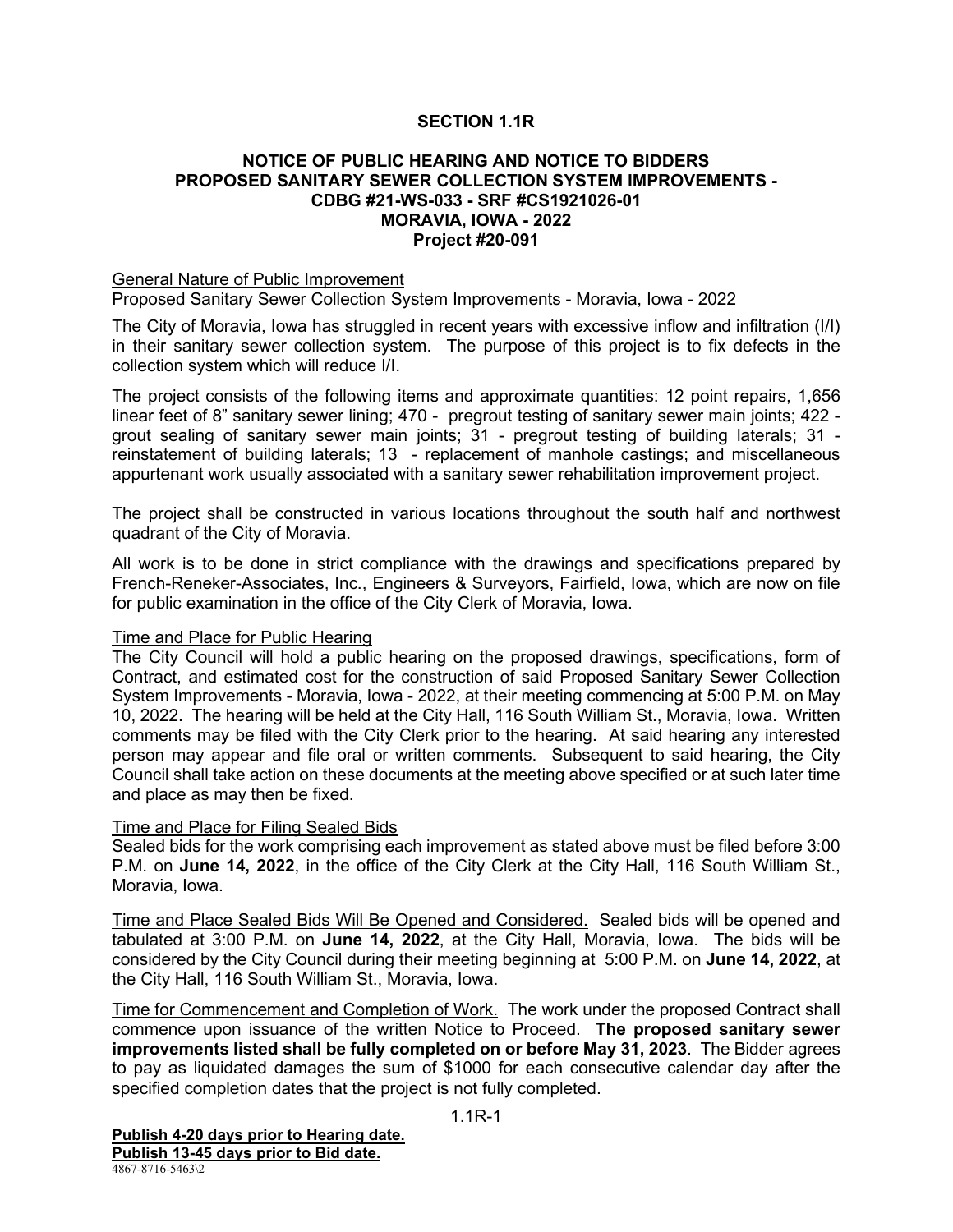Bid Security. Each bidder shall accompany its bid with bid security as defined in Section 26.8 of the Code of Iowa. Bid security shall be 5% of the bid amount.

Contract Documents. Drawings and specifications governing the construction of the proposed improvements have been prepared by French-Reneker-Associates, Inc., Engineers and Surveyors, Fairfield, Iowa. The contract documents may be examined at the office of the City Clerk. Electronic Contract Documents may be downloaded at [www.french-reneker.com](http://www.french-reneker.com/) or at [www.questcdn.com](http://www.questcdn.com/) under login using QuestCDN #8158775 at no charge. Contact QuestCDN.com at 952-233-1632 or [info@questcdn.com](mailto:info@questcdn.com) for assistance in free membership registration and downloading this digital project information. Paper Contract Documents may be obtained from French-Reneker-Associates, Inc., at 1501 South Main, P.O. Box 135, Fairfield, Iowa 52556. A deposit of \$50 shall be required for each set, refundable if returned in a reusable condition within 14 days after award of the contract.

Preference for Iowa Products and Labor. By virtue of statutory authority, preference will be given to products and provisions grown and coal produced within the State of Iowa, and to Iowa domestic labor, to the extent lawfully required under Iowa statutes.

Sales Tax. Iowa sales tax will not be paid on materials purchased for this project. The City will issue a sales tax exemption certificate.

State Revolving Fund Requirements.

- A. Equal Employment Opportunity Bidders on this work will be required to comply with the President's Executive Order No. 11246. Requirements for bidders and contractors under this order are explained in the specifications. By submission of its bid, each bidder acknowledges he understands and agrees to be bound by equal opportunity requirements of EPA regulations (40 CFR Part B, particularly Section 8.4 (b)), which shall be applicable throughout the performance of work under any contract awarded pursuant to this solicitation. Each bidder agrees that if awarded a contract, it will similarly bind contractually each subcontractor. In implementation of the foregoing policies, each bidder further understands and agrees that if awarded a contract, it must engage in affirmative action directed at promoting and ensuring equal employment opportunity in the workforce used under the contract and that it must require contractually the same effort of all subcontractors whose contracts exceed \$10,000. The bidder understands and agrees that "affirmative action" as used herein shall constitute a good faith effort to achieve and maintain that amount of minority employment in the on-site workforce used on the project which corresponds, for each trade used, to the minority population in the serving labor market area from which workers are reasonably available for hire for the project.
- B. Targeted Small Business The low bidder will be required to complete and furnish documentation of their efforts to utilize WBE/MBE/SBRA businesses at the time of the bid opening. Forms which may be used for this documentation are included in the bid documents.
- C. Suspended/Debarred Contractors Any bidder or equipment supplier whose firm or affiliate is listed in the General Services Administrative (GSA) monthly publication entitled "Lists of Parties Excluded from Federal Procurement or Nonprocurement Programs" will be prohibited from the bidding process. Anyone submitting a bid who is listed will be determined to be a nonresponsive bidder in accordance with 40 CFR Part 31. A Contractor's Suspension/Debarment Certification will be contained in the specifications; however, this certification should not preclude any interested party from ascertaining whether the certifying firm or person is actually on the GSA "Lists of Parties Excluded from Federal Procurement or Nonprocurement Programs."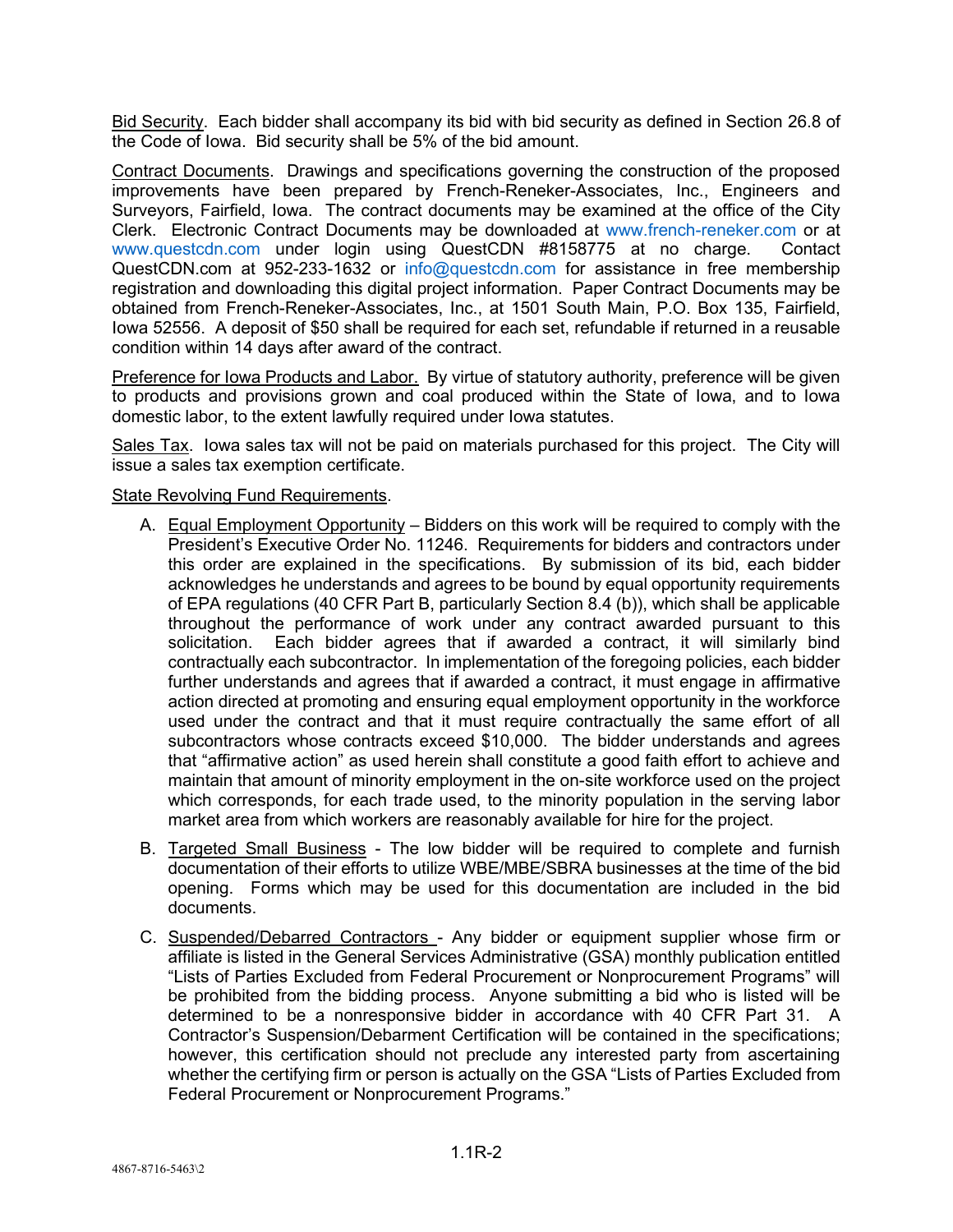CDBG Requirements. The work to be performed under this Contract is on a project assisted under a program providing direct Federal financial assistance from the Department of Housing and Urban Development, Community Development Block Grant, and is subject to the requirements of Section 3 of the Housing and Urban Development Act of 1968, as amended, 12 U.S.C. 1701 V.

# Section 3 Requirements.

- A. The work to be performed under this contract is subject to the requirements of Section 3 of the Housing and Urban Development Act of 1968, as amended, 12 U.S.C. 1701u (Section 3). The purpose of Section 3 is to ensure that employment and other economic opportunities generated by HUD assistance or HUD-assisted projects covered by Section 3, shall, to the greatest extent feasible, be directed to low- and very low-income persons, particularly persons who are recipients of HUD assistance for housing.
- B. The parties to this contract agree to comply with HUD's regulations in 24 CFR part 75, which implement Section 3. As evidenced by their execution of this contract, the parties to this contract certify that they are under no contractual or other impediment that would prevent them from complying with the part 75 regulations.
- C. The contractor agrees to post copies of a notice advising workers of the Contractor's commitments under Section 3 in conspicuous places at the work site where both employees and applicants for training and employment positions can see the notice. The notice shall describe the Section 3 preference, shall set forth minimum number and job titles subject to hire, availability of apprenticeship and training positions, the qualifications for each; and the name and location of the person(s) taking applications for each of the positions; and the anticipated date the work shall begin.
- D. The contractor agrees to provide written notice of employment and contracting opportunities to all known Section 3 Workers and Section 3 Businesses.
- E. The contractor agrees to employ, to the greatest extent feasible, Section 3 workers or provide written justification to the recipient that is consistent with 24 CFR Part 75, describing why it was unable to meet minimum numerical Section 3 worker hours goals, despite its efforts to comply with the provisions of this clause.
- F. The contractor agrees to maintain records documenting Section 3 Workers that were hired to work on previous Section 3 covered projects or activities that were retained by the contractor for subsequent Section 3 covered projects or activities.
- G. The contractor agrees to post contract and job opportunities to the Opportunity Portal and will check the Business Registry for businesses located in the project area.
- H. The contractor agrees to include compliance with Section 3 requirements in every subcontract for Section 3 projects as defined in 24 CFR part 75, and agrees to take appropriate action, as provided in an applicable provision of the subcontract upon a finding that the subcontractor is in violation of the regulations in 24 CFR part 75. The contractor will not subcontract with any subcontractor where the contractor has notice or knowledge that the subcontractor has been found in violation of the regulations in 24 CFR part 75.
- I. The contractor will certify that any vacant employment positions, including training positions, that are filled (1) after the contractor is selected but before the contract is executed, and (2) with persons other than those to whom the regulations of 24 CFR part